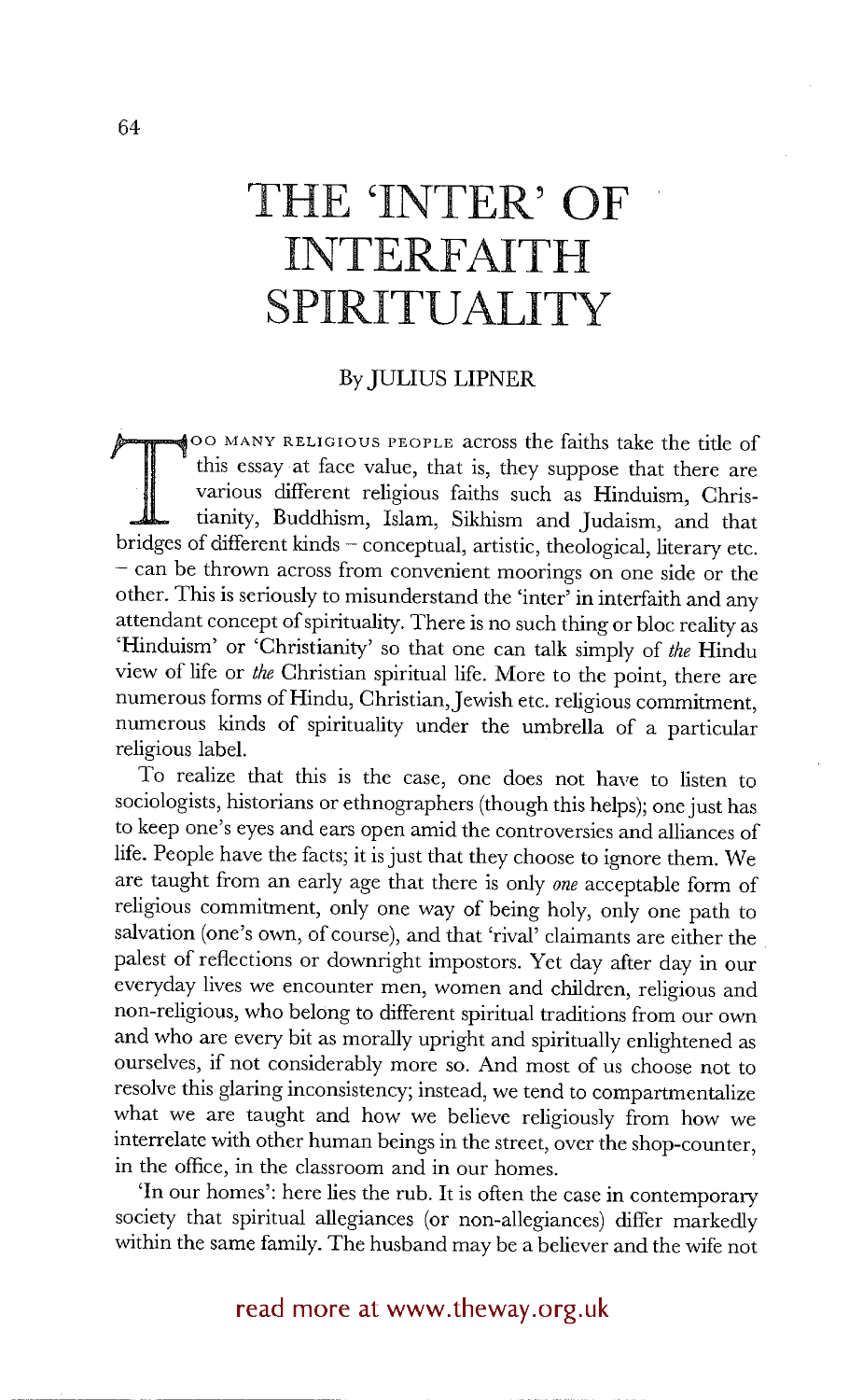(or she may belong to another faith), and so it may be among the children. Yet family life may be conducted with a friendly intimacy that makes it impossible to justify superior stances when it comes to faith or spirituality. So the first point I wish to make is this  $-$  it is a procedural point, but none the less important for that  $-$  that we cannot even begin to speak of *interfaith* anything without making proper sense of the *intrafaith* dimensions of the matter.

In other words, not only are religions extrinsically plural phenomena, they are also intrinsically plural. They are extrinsically plural in that we speak of many different religious families: Islam, Buddhism, Christianity, Hinduism and so on. Extrinsic plurality has to do, among other things, significantly with boundaries between doctrinal affinity and to a lesser extent socio-cultural allegiances. But these boundaries are blurred not only at the edges  $-$  so that it is human and healthy to speak of 'Hindu-Catholic' and Judaeo-Christian allegiances, for example - but also *within* the different families of religious traditions. This brings us to the intrinsic plurality of religions. Within 'Christianity', for instance, there is a range of acceptable Christian forms of life, i.e. a range of acceptable Christian spiritualities, just as similar plurality exists within 'Hinduism', 'Buddhism' etc. If this is correct, then rather than thinking and speaking of religions as unicentric realities doctrinally, cultically, institutionally, theologically, as we are wont to, we must now consider them as *polycentric* phenomena. A religious tradition, say Christianity, has no one doctrinal, ecclesial, or cultic centre, definable as Roman Catholic, or Anglican or whatever. On the contrary, different denominational centres, designedly porous, must enable, in a properly ecumenical context, an increasingly fuller picture of Christian commitment to be built up. It is only in this way that religions will remain viable, that is, by accommodating different forms of religious belief and practice. I have suggested that they already do this  $-$  the alternative is an all or nothing policy inevitably ending in self-destructive fragmentation (a number of sensational examples come to mind); what is still lacking is universal acknowledgement that doing this is both legitimate and the only way forward. In short, religions - religious people really- must acknowledge the viability of different spiritualities *inside the* fold, and by extension, *outside* it. Spiritually, this is an extremely liberating perspective to maintain.

So at last we come to the word 'spirituality'. Like 'religion' this is an impossible term to pin down. Buddhists can be very spiritual people, but they tend not to believe in some existing Spirit or spirit. In fact the word 'spirituality' has outstripped its etymology (like the word 'theology').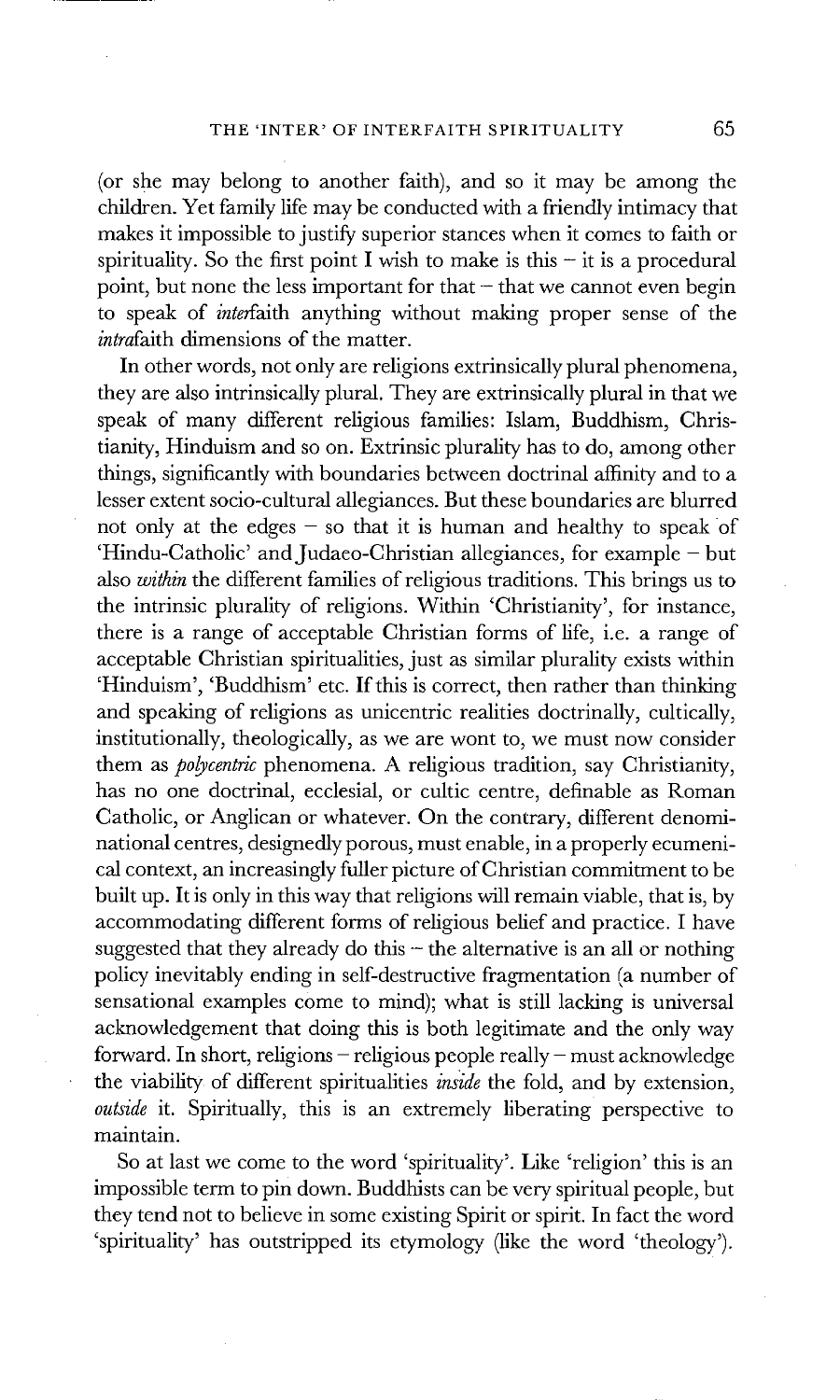What is a spirituality? I cannot define it, at least in an essentialist sense, that is, on the assumption that there are basic characteristics common to all spiritualities which can be identified and isolated. A spirituality is a *way of life,* an active orientation to the world which regulates belief and practice. A spirituality enters into the quality of our relationships with the being of the world: its people, its other forms of life, its structure. But it is a special kind of active orientation: one which exists within the ambience of a transcendent horizon. It is based on a vision of humanity which does not reduce human nature and goals to purely biological, mental, or quantifiable levels. It has a transcendental surplus which suffuses one's whole way of life, moulding one's goals and aspirations and turning one away from ego-centredness to other-centredness, from selfishness to selflessness. This is hardly enough, of course. We have here the structural bones of a spirituality; these must be fleshed out in terms of a concrete faith-response - in terms of a liturgy, cultic practice, doctrinal norms, theological tradition, ethical guidelines, community context; or at least, if one opts out of a particular religious tradition, in terms of a faith-construct of one's own making. Such constructs are bound to be shaped, explicitly or implicitly, out of elements taken from concrete religious traditions. We do not live spiritually in a vacuum. But to live more or less systematically in this way is to have a spirituality.

If spiritualities derive from faith-responses, and faith-responses derive from religious traditions (directly or indirectly), then viable spiritualities are necessarily open-ended. They are provisional structures of our existence, supportive planks circumspectly, exploratively pushed forward as we seek to make progress across the treacherous quagmires of experience. As such, living a spirituality is not without risk: the risk of heading in the wrong direction, of leaning too heavily on flimsy evidence, of losing one's balance. Interestingly, scriptures acknowledge this risk-factor in metaphors of 'the path'. One is required to be alert during the spiritual journey. 'Arise, wake up,' cautions the *Katha Upanishad,* 'sages say that that path is hard going, like the sharp edge of a razor, difficult to traverse' (I.3.14; cf Mt 7:13-14). The spiritual life is not a psychological crutch. It develops successfully- we develop through  $it - by critical reflection, trial and error, guidance from more advanced$ and experienced practitioners, inspiration and assistance from on high. A Hindu spirituality, for instance, develops through dialogue with other forms of Hindu spirituality; it must also be open to dialogue with reputedly non-Hindu modes of religious faith. The same logic of openendedness applies for the one as for the other. Since it is necessarily open-ended if it is to survive, the spiritual life develops through assimilation and rejection according as circumstances dictate.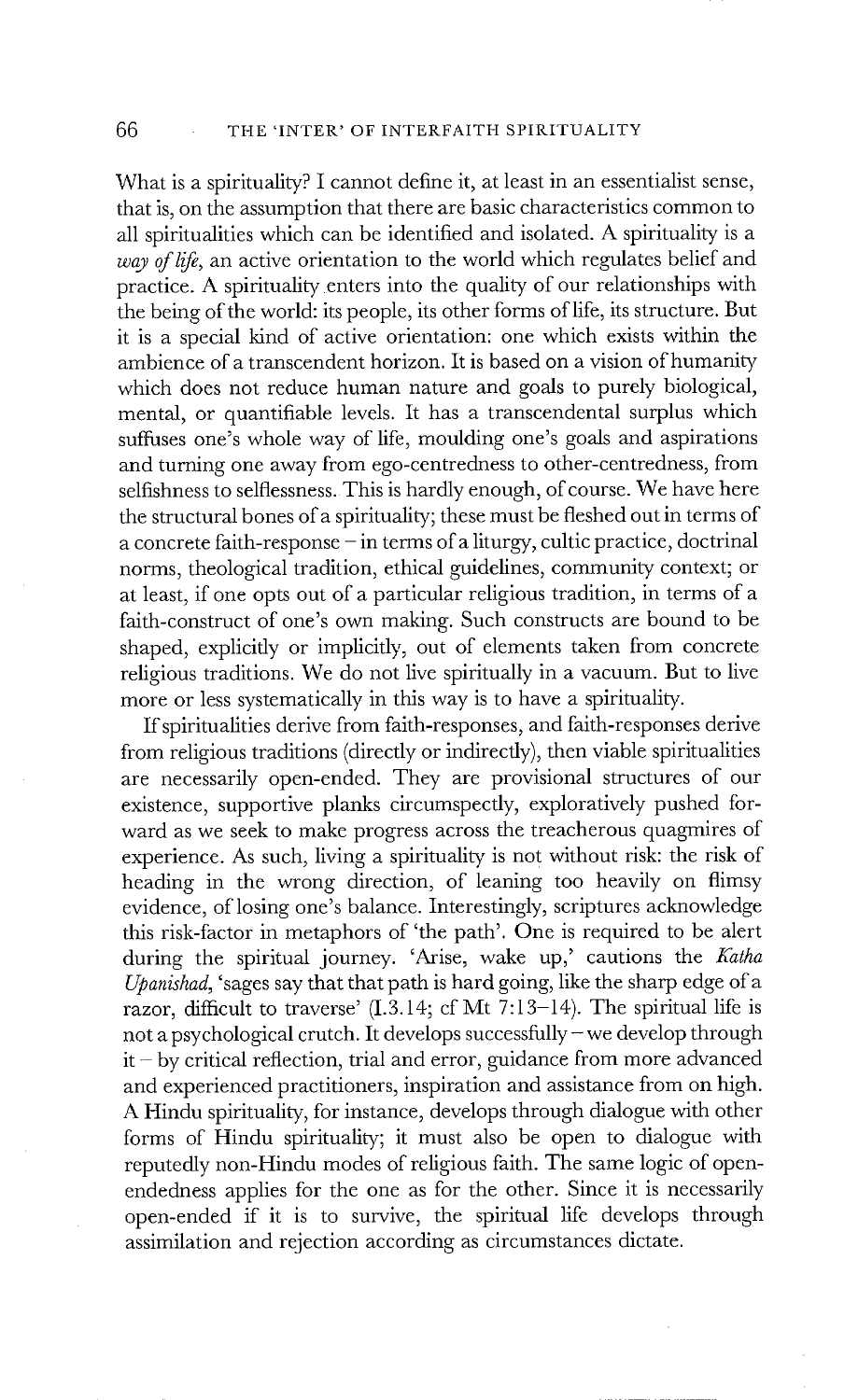(i) 'Assimilation': this is not intended to be an imperialistic process. In other words, the 'other's' point of view should not necessarily be denatured to such an extent that it loses its distinctiveness as 'other' so as to be absorbed into the unchanging forms and structures of one's own perspective. Here is an example. In some Christian churches in India today, there is a movement to indigenize the Christian faith, to indigenize Christian spirituality. Very commendable in principle, I believe. For too long (indeed since its inception), the Christian faith in India has been regarded – with justification – by the vast majority of Indians as an alien phenomenon in the cultural fabric of the land, and there have been various attempts ideologically to marginalize or exclude it from the body politic. Some of the most disturbing attempts at such exclusion have taken place in recent, post-independence history. But how is this indigenization to proceed? By syncretistically including Hindu symbols, liturgical practices, theological ideas into Christian thought and worship? There is no true assimilation here; and there will be no true indigenous faith as a result. Such a faith will disintegrate in time. Then by seeking to integrate the extraneous elements without deference to their original provenance, their continuing life outside the 'host' community, and perhaps most important of all, a reconstructed theological basis legitimating the process of (non-imperialistic) assimilation? By this I mean that if certain Hindu religious symbols or concepts are used by Indian Christian communities in their thinking and worship without sensitivity to what these symbols and concepts have meant (and continue to mean) in their *Hindu* context and without reference to what their 'donor' community of Hindus thinks of such appropriation, and, indeed, without a serious attempt to (re)-structure and propagate a theology enabling these sensitivities to be accommodated, then assimilation has taken place which will be a continuous source of mutual alienation inside the Christian communities concerned and an ongoing irritant to the Hindus outside. Some examples of this are: the mystic syllable *Om;* the ochre robe of the renouncer; the lotus; the idea, derived from some Hindu theological schools, that the deity can be represented as female. Such thoughtless assimilation is entirely counter-productive. And from my experience of attempts to indigenize the Christian faith in India, it is my firm impression that insufficient thought in this regard has characterized most of these attempts.

The point is that if it is to be characterized as respecting the other as other, assimilation must be based on the perception of one's underlying theology as inherently *provisional* in important structural respects. This provisionality has to do with the sensitivities mentioned above. Such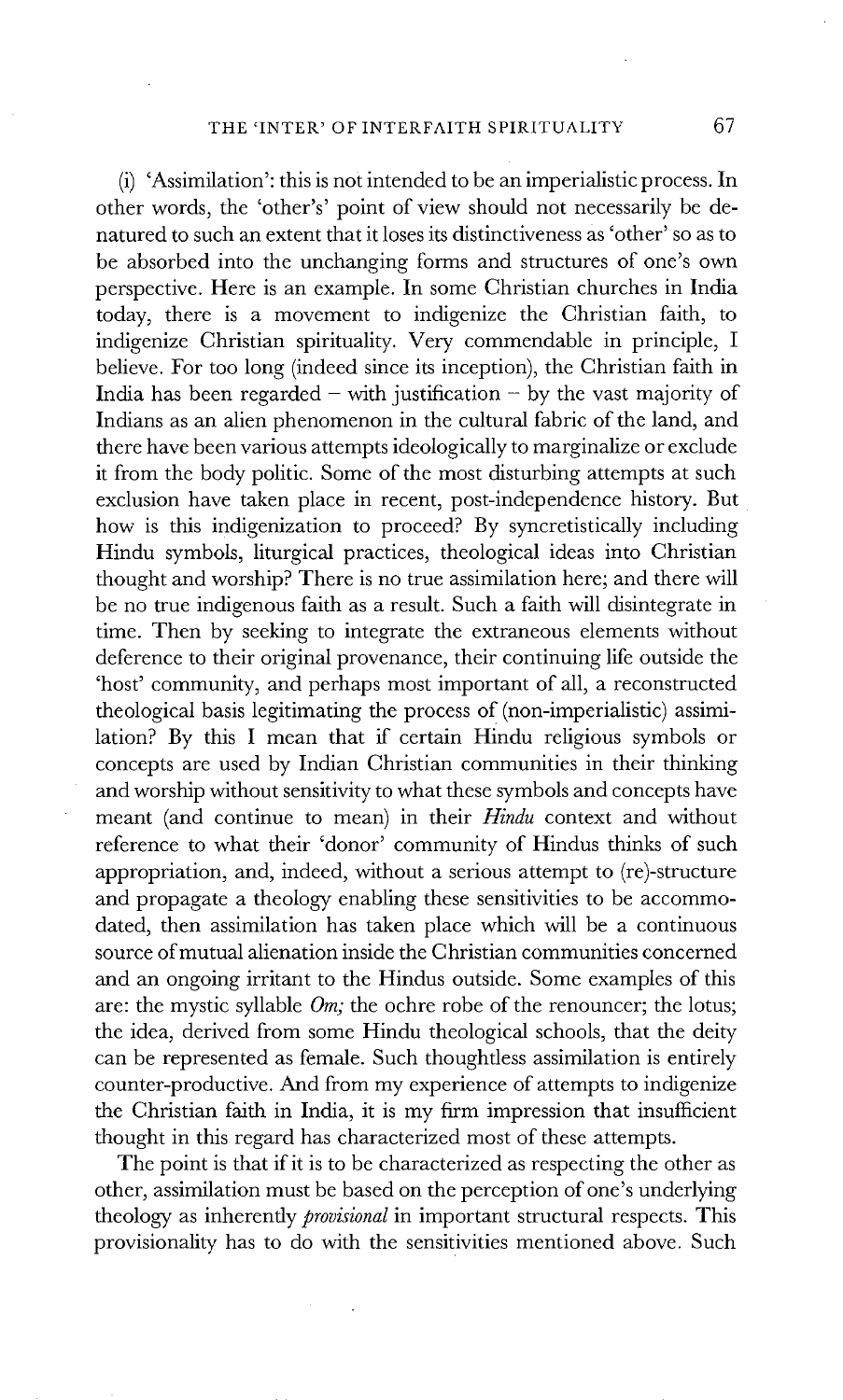theologies must wrestle with (and come up with) *non-exclusivistic* answers to questions concerning the availability of 'salvation' to all peoples, and the means to this salvation as respecting the historical realities and contingencies of those to be saved (i.e. salvation cannot depend on history being taken seriously for one people  $-$  the 'chosen people'  $-$  and not seriously for everyone else by being available ahistorically through the back door, for example by means of death-bed inspirations, postmortem revelations and so on). I suppose it can be said that such faiths or spiritualities adopt a specific approach to the place of the *intra* as well as the *inter* in the context of what it means to be spiritually oriented.

(ii) But proper assimilation entails appropriate rejection. The spiritual life is a process of selective development. Integration cannot be indiscriminate else growth will be cancerous. The position of the 'other' is not appropriate for one in every respect, nor infallible. One develops from where one is, that is, within a received framework of belief and practice. It is within the terms of this framework that progressive integration can take place. The requirement is, however, that this framework be sufficiently provisional and flexible for genuine integrative growth to occur by means of an open-ended process of dialogue.

At this point we may consider the following objection. Some thinkers maintain that the space between families of faiths or spiritualities, the *inter-* rather than the *intra-space* we have been talking about, is basically unbridgeable. This is because the realities between such spaces are supposedly conceptually and linguistically incommensurable; as such they are experientially incommensurable. So spiritualities, which are experiential realities, can neither be communicated nor shared crossculturally or trans-religiously. Such positions, in the theological sphere, are usually maintained *apriori,* on the basis of faith in a revelation which is *sui generis* and hence qualitatively superior to all other faiths (e.g. H. Kraemer), or faith in a linguistic matrix (e.g. the Christian idiom) which is salvifically the only efficacious one (e.g. G. Lindbeck). This exclusivistic theological stance is underpinned by the claim that faiths, as life-orientations, come as wholes, as one structural package; either we live and accept them as wholes or not at all.<sup>1</sup> This does not mean that conversion cannot take place. It can and it does of course. But it occurs as a rejection of the total structure of one's past faith (marginal features in this regard, such as patterns of dress and food, apart) and the acceptance of a whole new package.

But this stance is untenable for a variety of reasons. Theologically, for the Christian at any rate, it fails to make sense of the claim that the God whom Jesus called Father, who wishes all to be saved, has anything like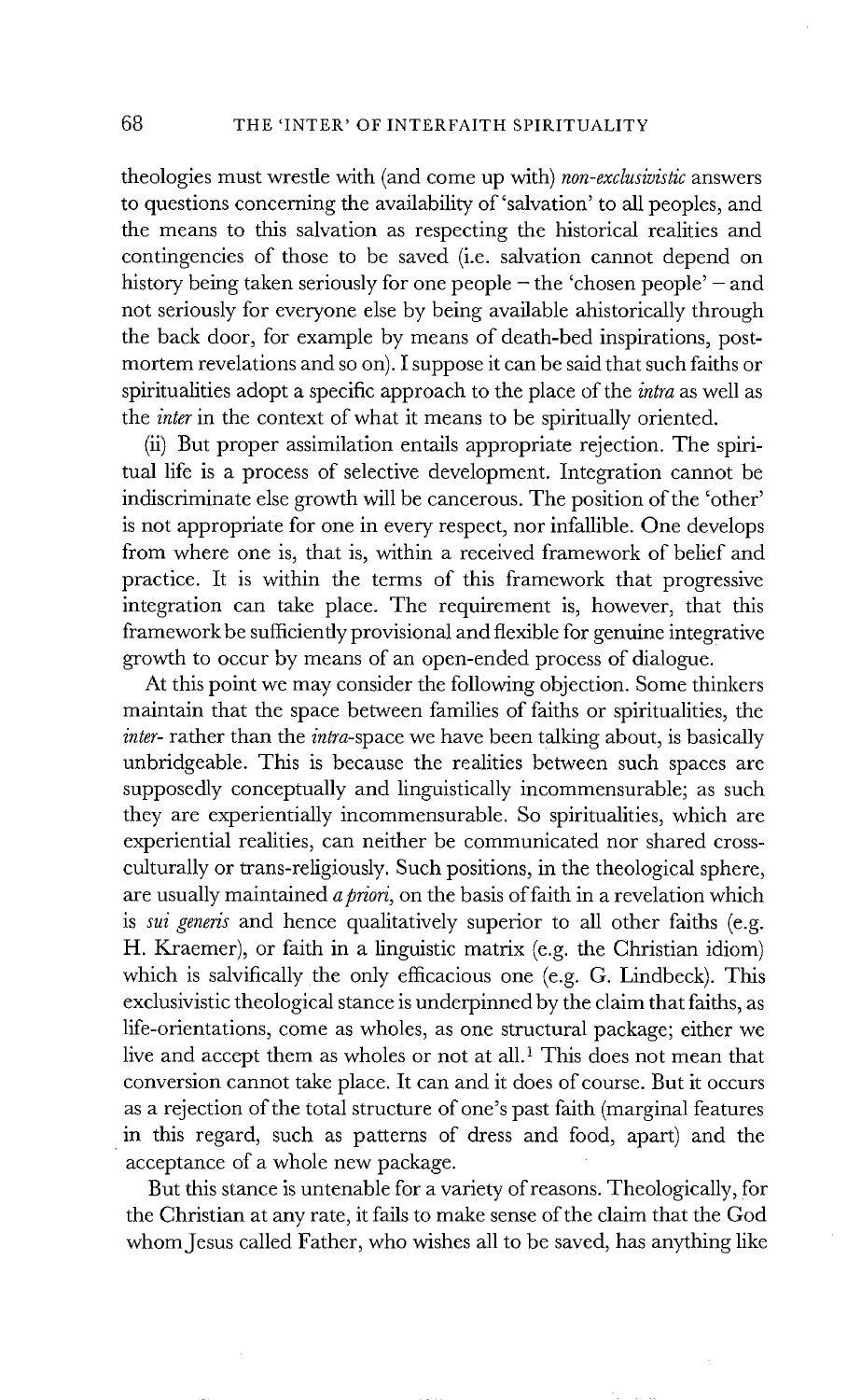## THE 'INTER' OF INTERFAITH SPIRITUALITY 69

an effective saving will in history. For if the theological stance in question is true then it is also true that most human beings have either been damned (for as non-Christians they have not openly acknowledged Christ as their saviour) or are being saved mysteriously and ahistorically (perhaps through specially tailored moment-of-death or postmortem experiences). Sociologically, this position is at odds with the now accepted view that religions are not 'unitary structures', 'wholistic packages'. On the contrary, as I have indicated, they are plural polycentric realities, intrinsically and extrinsically. They are devices to help us make sense of and indeed mould experience. They comprise a host of micro-centres, conceptually, liturgically, doctrinally and so on which are the products of the continuous interweavings of a contingent history. As such these microcentres cannot but coexist inconsistently and non-systematically, in spite of valiant efforts on the part of theologians to systematize. Such systematization, as an interpretive 'meta'-exercise, is inevitably artificial and removed from reality to a significant degree. The stance is also challenged by history, for experience teaches that faiths have neither originated nor developed as unitary wholes; they are the ongoing products of continuous interrelationship with each other. All in all they are syncretic realities, the complex result of countless transcultural conceptual, linguistic etc. overlappings, compromises, interactings. Thus it was that Thomas Merton, shortly before his death, could encounter the Dalai Lama, and testify to experiencing a *spiritual*  bond, a togetherness, which defied conventional theological analysis but which had all the marks of authenticity.<sup>2</sup> In the face of such testimony we must say either that advanced spiritual practitioners do not know what they are talking about - which is difficult to believe - or, in the light of the cumulative evidence mentioned thus far, that the exclusivistic espousal of incommensurability is untenable. 3 It is in fact untenable because we remain, at the end of the day, human beings with a common basic structure of what it is to be human, and because we have the capacity, attested by history, to reach out, to communicate with each other, within the shared boundaries of this *human* space, its endlessly varied particular cultural and other embodiments notwithstanding. 4

Thus a sound interfaith spirituality is possible, a spirituality which subsumes the whole experiencer, and provides a salvifically enabling orientation to life. It is possible because there seem to be no sustainable a priori objections to its occurrence, and because it has occurred and continues to occur (as testimony from the lives of spiritual practitioners indicates) in the history of religions. Not only is it possible, it is also desirable, the more so in today's inter-communicational world. If